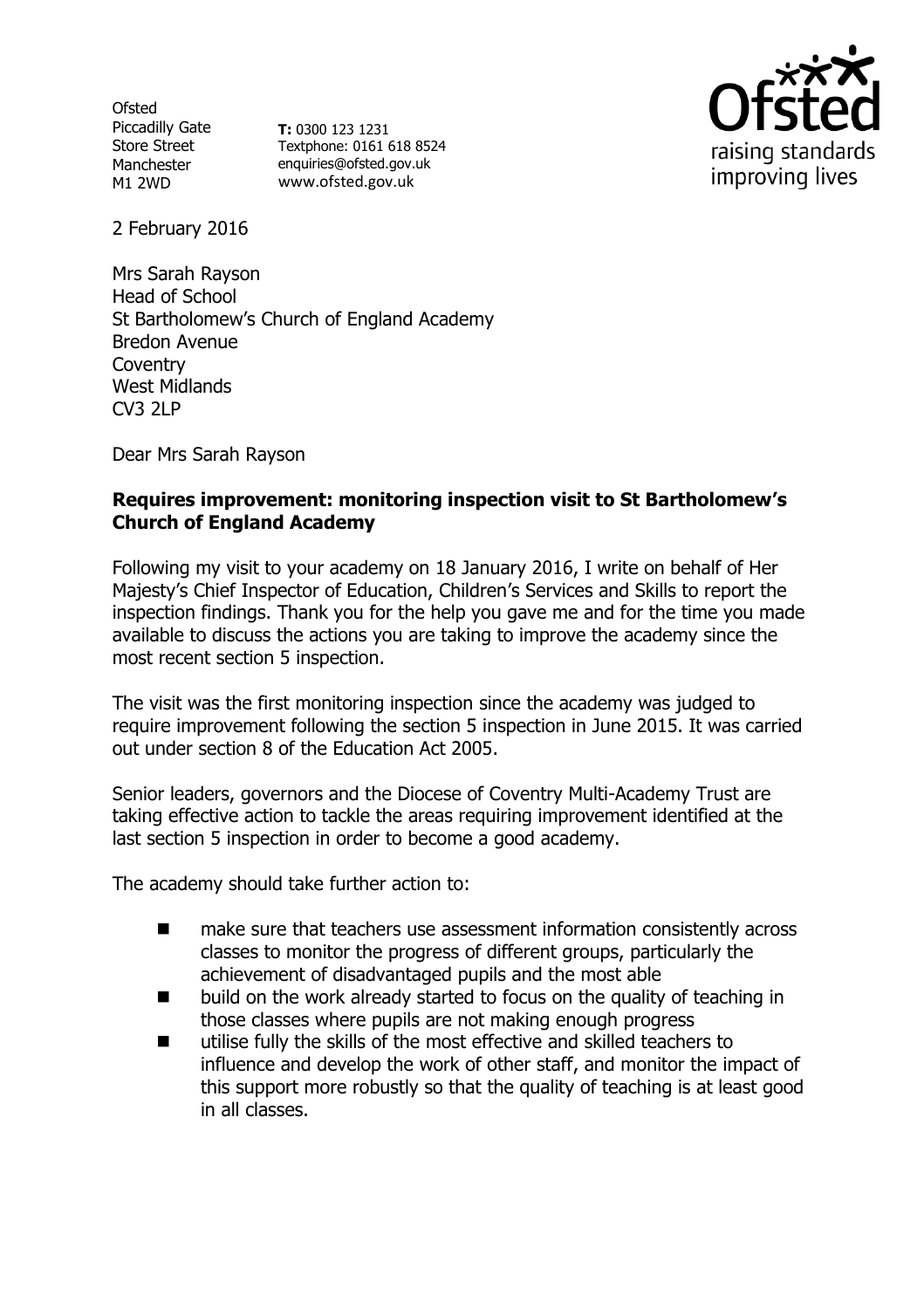# **PROTECT-INSPECTION**



## **Evidence**

In addition to visiting lessons and meeting with you and the executive headteacher to observe teaching and to look through pupils' workbooks, I met with some parents at the start of the inspection, spoke to members of staff and leaders, and held a telephone conversation with the Chair of the Governing Body. I met with a group of pupils to discuss their problem-solving skills in mathematics and had lunch with some pupils to discuss their views about the academy and their behaviour and safety. I also met with one of the diocese's school improvement partners. The academy's improvement plan and subject action plans for English and mathematics were evaluated and I considered the academy's self-review of its progress since the inspection in June 2015. The academy's single central record was scrutinised to check the effectiveness of staff vetting and safeguarding procedures.

#### **Context**

There have been a significant number of staff changes since the academy's inspection in June 2015. Three class teachers joined the academy in September 2015, one of whom was a newly qualified teacher. One class teacher left in December 2015, replaced by a class teacher new to the academy in January 2016. Two teaching assistants have left and one joined the academy in November 2015. The Multi-Academy Trust (MAT) appointed a new business manager who works part-time at St Bartholomew's and part of the time at another academy in the MAT.

#### **Main findings**

You and the executive headteacher, together with the governing body, have made sure that the academy has effective strategic plans that guide leaders and staff towards sustained improvement. The academy's action plan and subject action plans identify the right priorities for improvement to pupils' achievement and the quality of teaching. Leaders' evaluations of the impact of their actions to raise standards are accurate and are based on routine and increasingly rigorous checks of teaching and pupils' work and progress.

Staff morale is high and the parents spoken to by Her Majesty's Inspector are very positive about the academy. Since the inspection in June 2015, there has been a combined effort and realisation by staff and governors that they need to set more ambitious targets for pupils to aim for. Assessment information about pupils' attainment and progress is now being shared systematically through regular reviews of pupils' progress. Assessment information is accessible to staff and the most consistently effective teachers are using this information to provide the right level of challenge for pupils in their lessons. Nonetheless, there remain pockets of teaching that still require improvement and gaps remain between the achievement of disadvantaged pupils and others in the school and nationally, particularly in reading and mathematics. The most-able pupils should also be doing better. Leaders rightly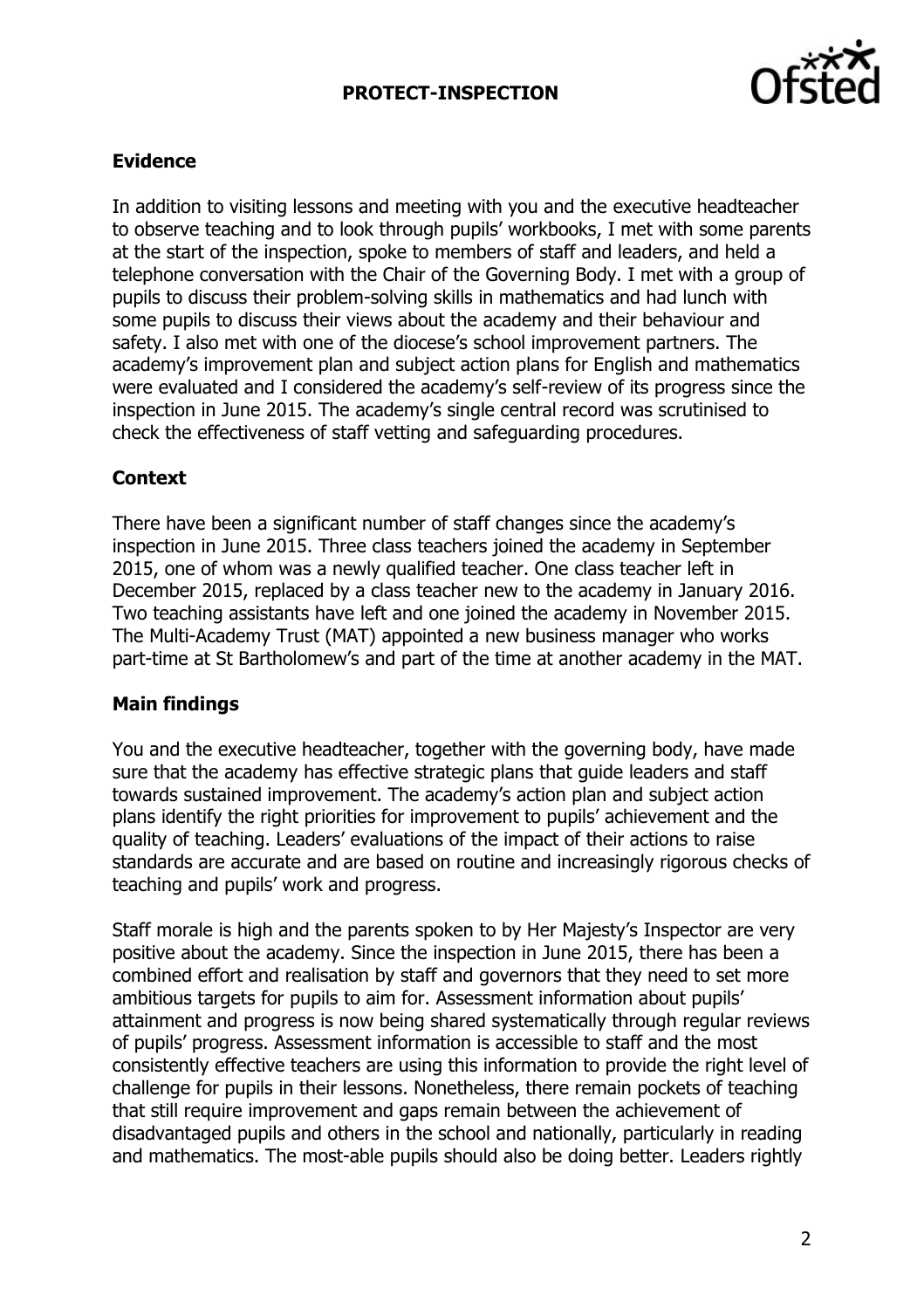## **PROTECT-INSPECTION**



recognise that pupils who have the potential to reach higher standards in reading, writing and mathematics are not always being challenged enough to do so.

You work closely with the executive headteacher and the diocesan school improvement partner to support and challenge other leaders and to help them monitor and support teachers. The range of monitoring and the support offered to teachers and teaching assistants are proving to be mostly effective. There are early signs of improvement in the quality of teaching and learning in those classes where pupils were previously underachieving. You have rightly identified the strengths and weaknesses of teaching and have already put in place individualised teaching plans for staff that require the most support to improve the consistency and quality of their teaching. The involvement of the strongest teachers in supporting other staff is currently patchy and must now be strengthened. Sharper evaluations are required of the support provided for teachers to make sure that its impact has a more sustained effect on pupils' achievement in reading, writing and mathematics.

The governing body and senior leaders now undertake regular, half-termly meetings and reviews of the progress being made by the academy. Each governor has a clear responsibility that is linked to one of the priorities set out in the academy's improvement plan. Governors have a good understanding of the standards achieved in each phase of the academy. All staff who manage subjects or phases of the academy now have clear and well-defined roles and responsibilities. As a result, there is greater clarity and direction for the academy's improvement. Leaders, governors and staff are in a stronger position than at the time of the previous inspection in June 2015 to be able to monitor and evaluate the impact of their work on sustaining improvement to teaching and pupils' achievement.

Pupils' behaviour in lessons and around the school has improved very well since the previous inspection. Pupils are attentive and engaged in lessons. They try hard and persevere with tasks and activities, and they cooperate with other pupils very well during class and group discussions.

#### **External support**

Following the inspection in June 2015, the MAT acted decisively to appoint the executive headteacher. This added impetus to the academy's improvement. The executive headteacher was appointed before the previous inspection in June 2015 and took up her post in September 2015. Working alongside the head of school, senior leaders undertake accurate reviews of teaching and learning. With the support and challenge offered by the diocesan school improvement partner, effective systems and processes have been put in place to secure accurate evaluations of the academy's work. Improved and regular monitoring, combined with much sharper evaluations of teaching, help to identify the right priorities aimed at taking the academy forward on its journey to becoming a good academy. The MAT and academy leaders have maintained productive and positive working relationships with Coventry local authority. In addition, staff and leaders visit other